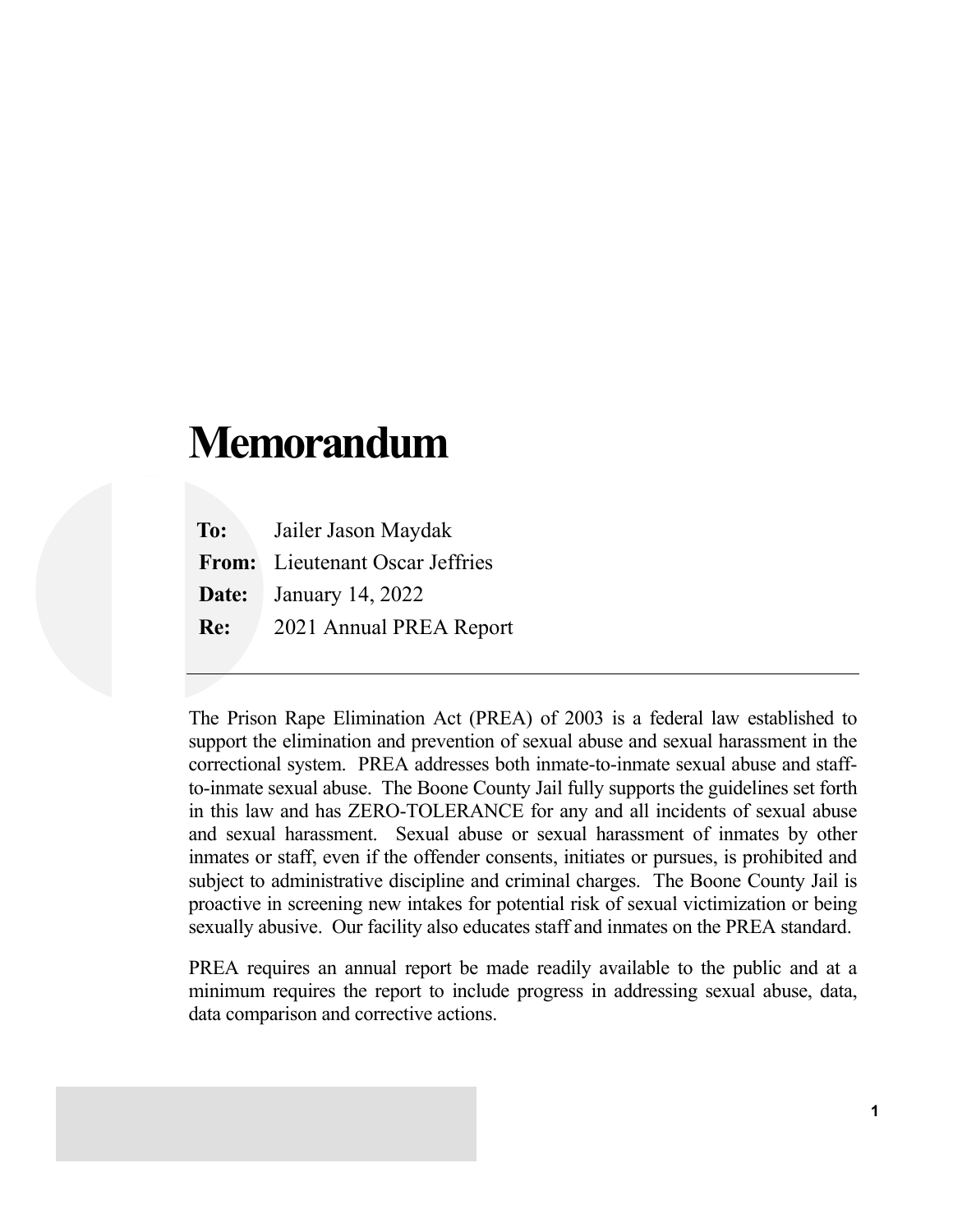#### **Progress:**

Annually the Office of Enforcement and Removal Operations (ERO), Detention Standards Compliance Unit with ICE conducts an inspection at the Boone County Jail. During the 2020 inspection the facility met all criteria within the Sexual Abuse and Assault Prevention Intervention Standard. A PREA audit was conducted in June 2020 by a DOJ certified PREA auditor, with an overall score of "Meets Standards."

#### **Data:**

The data collected for 2021 is compiled using PREA standard criteria and we will need to submit upon request Form SSV-3.

In accordance with PREA all investigations are assigned one of three possible determinations:

- *Substantiated* an allegation which was investigated and determined to have occurred
- *Unfounded-* an allegation which was investigated and determined not to have occurred
- *Unsubstantiated* an allegation which produced insufficient evidence to make a final determination of a substantiated or unfounded claim

|                 | <b>PREA Finding Inmate-on-Inmate</b> | <b>Staff-on-Inmate</b> | <b>Total</b> |  |
|-----------------|--------------------------------------|------------------------|--------------|--|
| Substantiated   | 0                                    | 0                      | 0            |  |
| Unsubstantiated | $\Omega$                             | 0                      | 0            |  |
| Unfounded       | 4                                    | 0                      | 4            |  |
| Open            |                                      | 0                      | 0            |  |
| <b>TOTAL</b>    | 4                                    | 0                      | 4            |  |

# **2020 PREA Data**